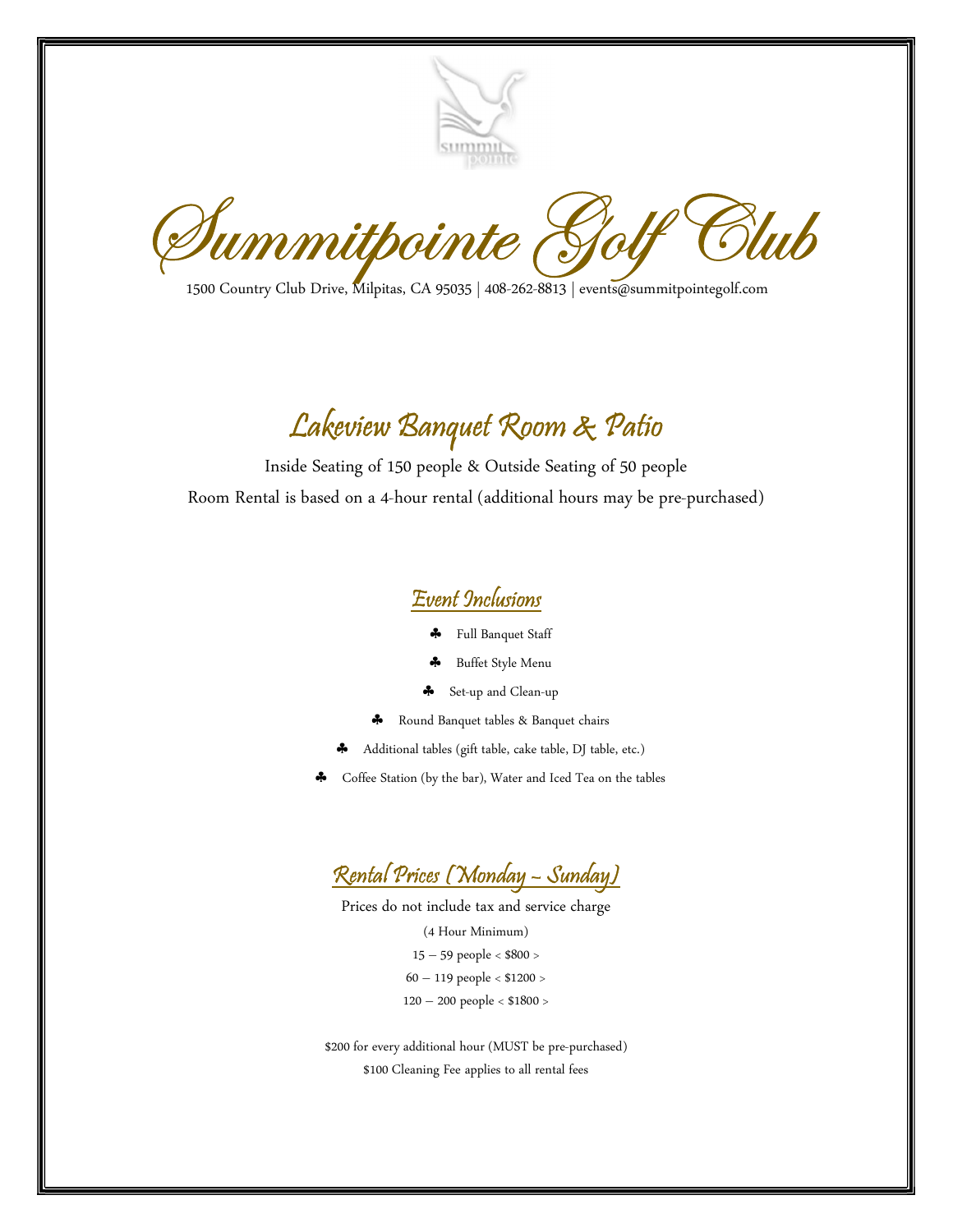

Pricing below does not include Tax and Service Charge

#### BREAKFAST & BRUNCH

Continental Breakfast – Fresh Fruit Display, Assortment of Danishes, Muffins and Bagels, served with Cream Cheese, Jelly and Jams

Deli Sandwich Buffet - Assorted Deli Meats and Cheeses, Variety of Breads and Condiments, Served with Green Salad, Potato Salad and Fresh Baked Cookies

Breakfast Buffet - Fresh Fruit Tray, Scrambled Eggs with Cheese, Bacon, Breakfast Sausage, Home Fried Potatoes, Danishes and Muffins

## LUNCH

Taste of Italy - Chicken Parmesan, Spaghetti and Meatballs and Pesto Penne Pasta served with Caesar Salad and Garlic Bread

Deluxe BBQ - Roasted Chicken and Tri-Tip in BBQ Sauce served with Baked Beans, Potato Salad, Vegetable Medley, Garlic Bread and Garden Salad

Southwestern Fiesta Buffet - Cheese Enchiladas, Beef and Chicken Fajitas with Grilled Onions and Peppers served with Rice, Beans, Chips, Salsa, Cheese, Sour Cream and Guacamole

Summitpointe Lunch Buffet - Chicken Piccata with Choice of Grilled Tri-Tip in Wild Mushroom Sauce and/or Salmon in Lemon Caper Sauce served with Rice Pilaf, Vegetable Medley, Dinner Rolls and Garden Salad

#### DINNER

Italian Buffet - Vegetarian or Meat Lasagna, Chicken Parmesan, Mushroom Ravioli in Alfredo Cream Sauce, Tortellini stuffed with Ricotta Cheese in Pesto Cream Sauce served with Caesar Salad and Garlic Bread

Grand Buffet - Grilled Tri-Tip in Rosemary Sauce, Salmon in Sundried Tomato Sauce or Tomato Basil Relish Sauce or Mango Salsa Sauce, Chicken Marsala with Mushrooms served with Quinoa w/ Spinach & Sundried Tomatoes or Rice Pilaf, Roasted Red Potatoes or Mashed Potatoes, Garden Salad and Dinner Rolls with Butter

Prime Rib Buffet - Prime Rib, Salmon in Sundried Tomato Sauce or Lime Ginger Sauce, Tuscan Chicken with Sundried Tomato Spinach Cream Sauce or Pork Loin with Cranberry Sauce served with Garlic Mashed Potatoes, Quinoa with Spinach or Sundried Tomatoes, Apple Cranberry Walnut Salad and Dinner Rolls with Butter